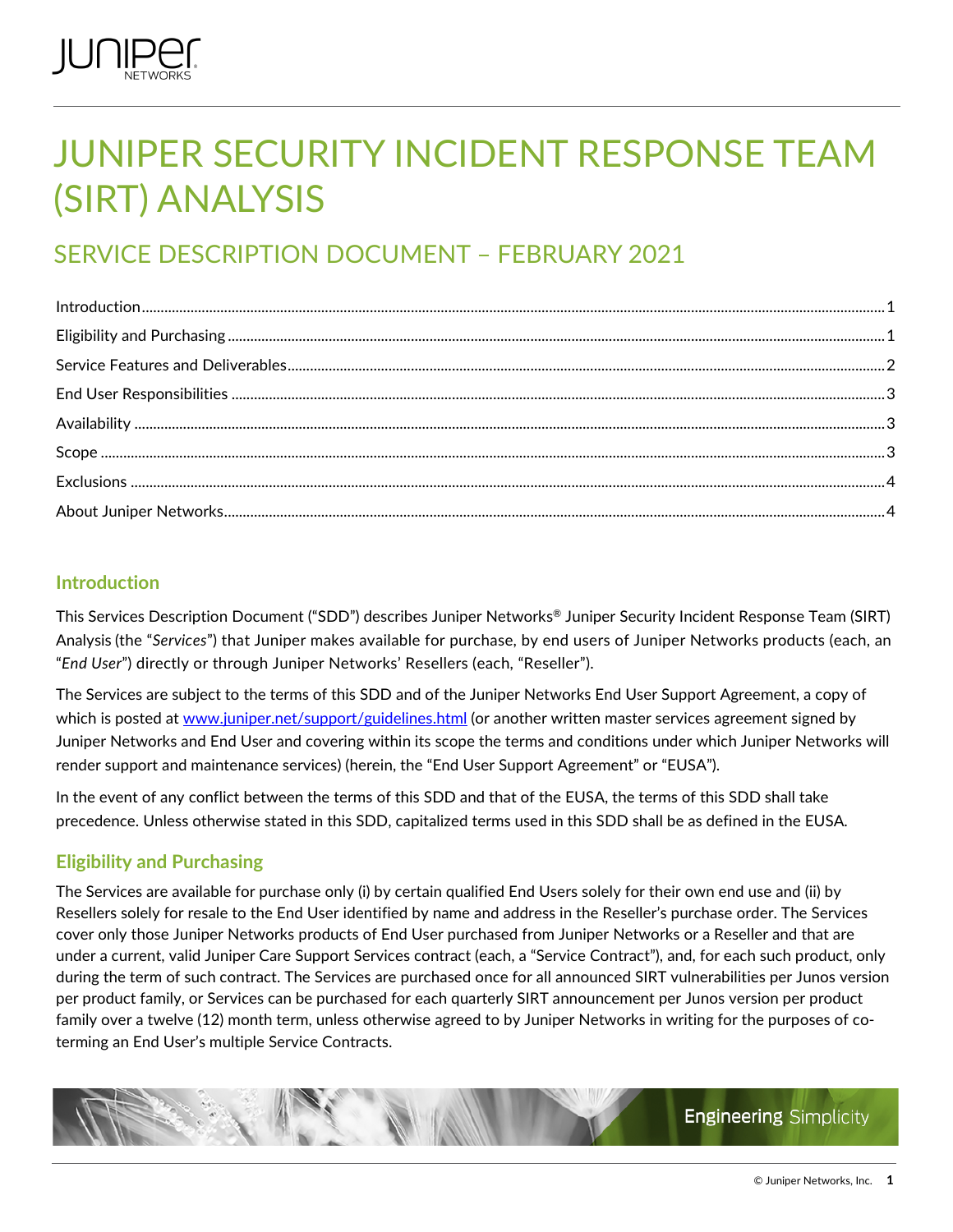The Services cover only those Juniper Networks products as to which all of the following apply:

- (i) End User is using the products;
- (ii) End User has purchased or leased from either Juniper Networks or a Reseller;
- (iii) The products are identified in the purchase order(s) for the Services placed with Juniper [or a Reseller]; and
- (iv) The products and the address of their installation site have been properly registered with Juniper by serial number.

The Juniper Networks products which satisfy the conditions set forth in clauses (i)-(iv) immediately above are referred to as the "Supported Juniper Products," but only for the term of the Service Contract (or renewal thereof) under which they are covered.

A Subscription (as defined in the Juniper Networks End User License Agreement located at the following URL, or such other URL that Juniper may designate from time to time):<http://www.juniper.net/support/eula.html>("EULA") license purchased by End User shall be treated as including a Service Contract for Care Core for purposes of this SDD.

# <span id="page-1-0"></span>**Service Features and Deliverables**

Juniper will use commercially reasonable efforts to provide the End User with the following services features and deliverables:

#### **3.1 Kick Off Meeting**

Virtual kick off meeting with End User's key stakeholders to review the End User's requirement's, project scope and milestones, Juniper and End User's responsibilities, data collection, and the delivery process.

#### **3.2 In Depth Analysis**

Comprehensive analysis of security exposure based on the End User's hardware, software installation base, and configuration.

#### **3.3 Custom Report**

Deliver a custom report which will include the following:

- Vulnerabilities that may affect the customer environment.
- Mitigation strategies.
- Ways to work around the vulnerabilities.
- Junos code versions that address the vulnerabilities.

#### **3.4 Final Review Meeting**

<span id="page-1-1"></span>Virtual final review meeting with Advanced Services Consulting Engineer (ASCE) to address concerns, answer questions, and provide guidance on implementing suggested workarounds and/or upgrading Junos.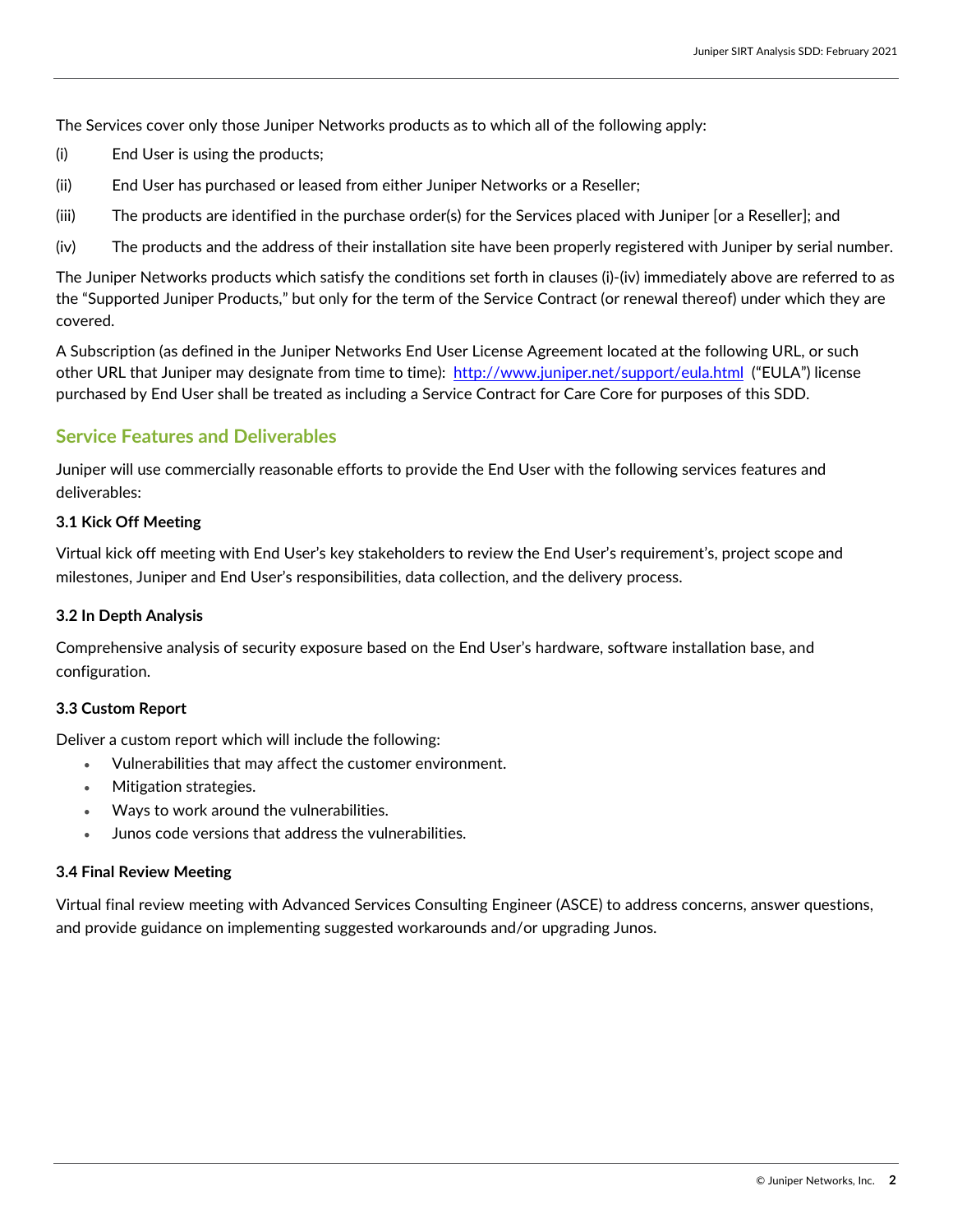# **End User Responsibilities**

In order to receive the Services, End User must do the following:

- Participate in the initial kick off meeting, the final review meeting, and ongoing communications with Juniper to help in the delivery of the Services.
- Provide an inventory of Junos devices that includes:
	- o Hardware models.
	- o FPC / modules.
	- o Junos Software versions.
	- o Firmware releases of the FPC / modules.
	- $\circ$  Junos device configurations and/or a list of deployed features.
- Provide a primary and backup technical contact who will be responsible for providing the network information required for the service deliverables in this offering.
- Provide up-to-date network profile information.
- Ensure that the requirements identified for the proper working of the Services are in place. These requirements may be documented in the product documentation or user guides or additional recommendations communicated by the Juniper Networks team from time to time for proper delivery of the Services.
- Advise Juniper of any information Juniper may reasonably request about the execution of the Services throughout the delivery of Services. If third-party participation and co-operation is required in order for the End User to perform the End User responsibilities, End User shall be responsible for securing such participation and cooperation.
- End User shall provide written notice to Juniper Networks as soon as it becomes aware or has reason to believe that End User will not meet any of the End User responsibilities.

#### <span id="page-2-0"></span>**Availability**

These Services are available worldwide excluding countries listed in Group E under the U.S. Export Administration Regulations (currently, Cuba, Iran, North Korea, and Syria) and any other countries as to which the furnishing of such Services may be prohibited by law or regulation.

## <span id="page-2-1"></span>**Scope**

Services shall be delivered remotely from an authorized Juniper location unless otherwise specified in writing by Juniper.

Services are delivered once for all announced SIRT vulnerabilities per Junos version per product family, or Services can be delivered for each quarterly SIRT announcement per Junos version per product family over a twelve (12) month term.

End User understands and agrees that Juniper Networks may, in its sole discretion, subcontract the performance of certain parts of the Services.

All service deliverables in this offering are available in English only unless otherwise specified in writing by Juniper.